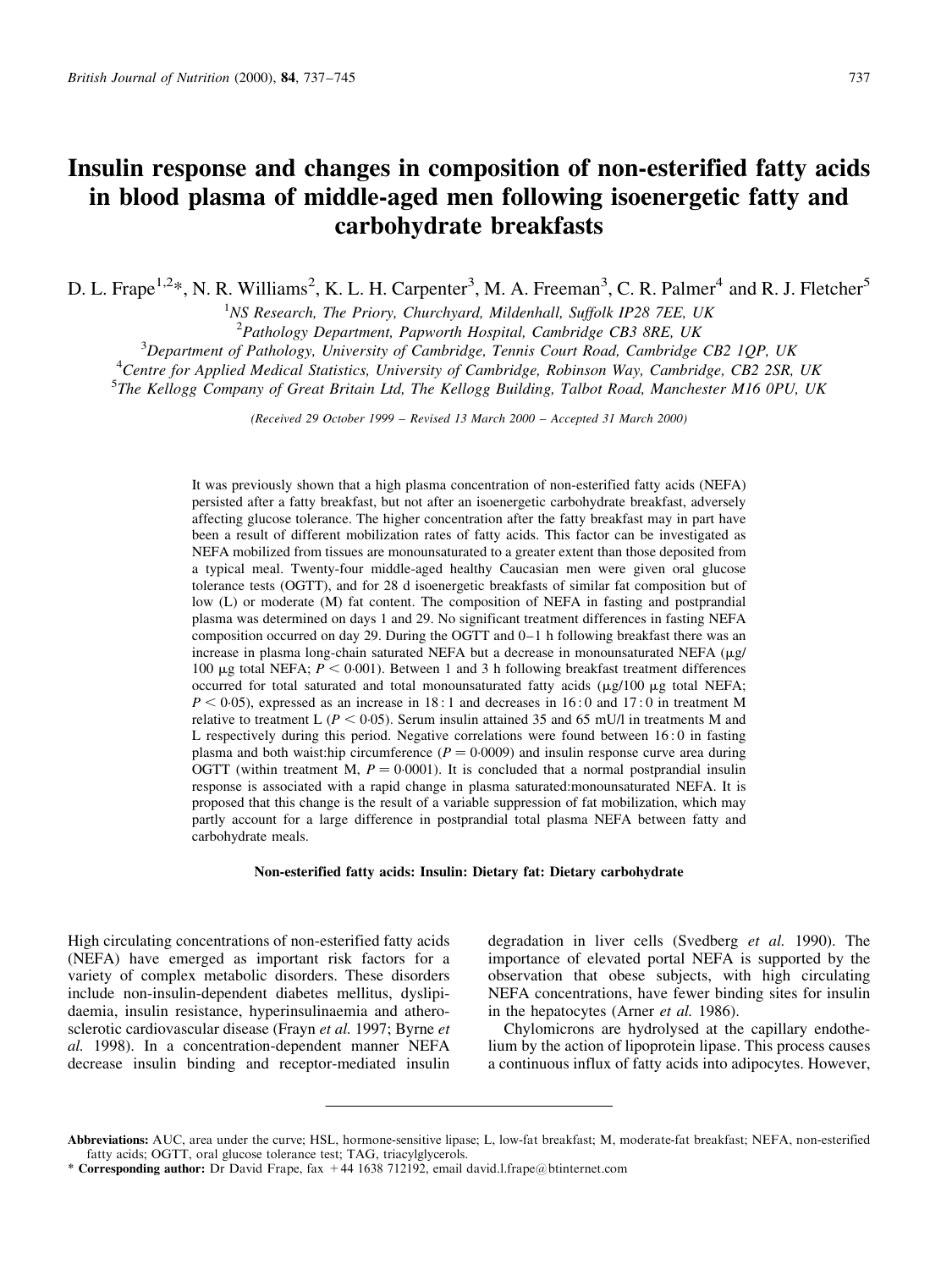<span id="page-1-0"></span>leak-back occurs, which augments the efflux entering the venous plasma as a result of the activity of intracellular hormone-sensitive lipase HSL. Thus, adipose tissue triacylglycerols (TAG) exist in a continuous dynamic state (Frayn, 1993). Following a fatty meal the influx greatly exceeds the efflux, as the efflux is suppressed by the action of insulin on HSL. Circulating NEFA are rapidly metabolized by other tissues, as they have a turnover of only a few minutes (Friderickson & Gordon, 1958a,b). Consequently, they influence the availability of glucose by a fatty acid-mediated inhibition of plasma glucose clearance and cellular uptake in the insulin-stimulated state (Wolfe, 1998). We previously found that a relatively small increase in fat consumption from isoenergetic breakfasts was associated with a relatively large increase in plasma NEFA concentration that persisted for at least 5 h. The NEFA were then associated with reduced glucose tolerance that was caused either by the breakfast on day 29 or by the effect of all breakfasts for days  $1-29$  (Frape et al. 1998).

Following consumption of a fatty meal containing 80 g fat and at least 80 g carbohydrate  $(v. 5.5$  and  $25.7$  g fat and 113 and 56 g carbohydrate in the two meals in the present study) by healthy subjects, Griffiths et al. (1994) and Frayn et al. (1997) concluded that more than 80 % of the venous NEFA draining adipose tissue were meal-derived through the activity of lipoprotein lipase. We questioned whether there may be an endogenous origin for a significant proportion of the raised postprandial NEFA following a moderately fatty breakfast. The origin of this NEFA may be elucidated by determining its fatty acid composition, and specifically the relative proportions of long-chain saturated and monounsaturated fatty acids. This procedure was previously adopted by Connor et al. (1996).

It was surmised that the difference between treatments in the carbohydrate content of the isoenergetic breakfasts, and the resulting insulin responses, would have been closely associated with a difference in the composition of postprandial NEFA in middle-aged men. This composition was now determined in an endeavour to understand the large treatment difference in plasma total NEFA concentration. Evidence from experiments on rabbits indicates that mobilized endogenous fatty acids are considerably less saturated than the fatty acids of adipose tissue sources from which they originate (Connor et al. 1996). Insulin response associated with insulin resistance, or the consumption of a low-carbohydrate meal, may fail to adequately suppress postprandial intracellular fat mobilization. Consequently, monounsaturated fatty acids, as a proportion of total plasma NEFA, should not decrease to the extent that they may do following a carbohydrate meal.

# Experimental methods

# Subjects and diets

Full details of design, procedures, statistical methods and composition of the test meals have been reported previously (Frape et al. 1998). Twenty-four middle-aged non-smoking healthy Caucasian men aged 35–65 years (Table 1) were given low-fat (L; composed of 86 g corn

| Table 1. Characteristics of the twenty-four male subjects on day 1   |  |  |
|----------------------------------------------------------------------|--|--|
| (Values are means and their standard deviations for twelve subjects) |  |  |

| Treatment group                   |       |           | м       |           |
|-----------------------------------|-------|-----------|---------|-----------|
|                                   | Mean  | <b>SD</b> | Mean    | <b>SD</b> |
| Age (years)                       | 48.1  | 8.2       | 50.6    | 8.0       |
| Weight (kg)                       | 79.7  | 6.5       | 80.3    | 7.9       |
| BMI ( $kg/m2$ )                   | 26.8  | 2.7       | 25.2    | 2.5       |
| Waist:hip circumference           | 0.900 | 0.038     | 0.901   | 0.053     |
| Fasting blood values              |       |           |         |           |
| Insulin (mU/l)                    | 6.55  | $6.43*$   | 8.65    | $3.78*$   |
| Glucose (mmol/l)                  | 5.10  | 0.58      | 4.98    | 0.42      |
| TAG (mmol/l)                      | 1.30  | 1.17      | 1.32    | 0.73      |
| NEFA (mmol/l)                     | 0.47  | 0.31      | 0.41    | 0.11      |
| Total cholesterol (mmol/l)        | 5.69  | 1.41      | 5.85    | 1.08      |
| LDL-cholesterol (mmol/l)          | 3.83  | 1.17      | 3.97    | 0.80      |
| Areas under the curve during OGTT |       |           |         |           |
| Glucose (mmol/l.min)              | 824.8 | 195       | 739.3   | 99        |
| TAG (mmol/l.min)                  | 158-2 | 132       | $160-1$ | 87        |
| NEFA (mmol/l.min)                 | 24.6  | 17        | 23.0    | 13        |

L, low-fat breakfast; M, moderate-fat breakfast; TAG, triacylglycerols; NEFA, non-esterified fatty acids; OGTT, oral glucose tolerance test.

\* Median and interquartile range.

flakes $+300$  ml semi-skimmed milk $+250$  ml orange juice, providing 5.5 g fat and 113 g carbohydrate), or moderately fatty (M; a pastie weighing 86 g, composed of a lean meatvegetable mixture in a pastry covering, in which the fat was predominately butter, individually prepared by Country & Colonial, 18300 Ménétréol-sous-Sancerre, France and providing 26 g fat and 56 g carbohydrate) isoenergetic breakfasts for 28 d with control over the other two daily meals (Frape et al. 1998). The fatty acid composition of the two breakfast menu[s \(Table 2\)](#page-2-0) was determined by a GC method of Medina et al. (1992).

There were twelve pairs of men matched according to the characteristic: waist:hip circumference  $\times$  fasting LDLcholesterol. The two dietary treatments were allocated at random within pairs. The treatment breakfasts were each taken with a cup of tea or coffee on days  $2-28$  at home before 09.00 hours. Tea and coffee were not given on day 29. All subjects were provided with a low-fat cereal evening meal that was eaten exclusively at 19.00 hours on days 0 and 28. Subjects were then fasted until 09.00 hours on days 1 and 29. On days  $2-28$ , some freedom was given in the composition of the two other daily meals taken at midday and in the evening. The content of these meals was recorded daily by each subject in a diary. High-fat foods were avoided, fish was excluded and all meals were taken at home. No subject received prescription drug treatment or took any drug containing salicylic acid or sodium salicylate during the course of the study.

On day 1 fasting blood characteristics were measured and all subjects were given an oral glucose tolerance test (OGTT) at 09.00 hours. The glucose load was 66 g glucose monohydrate (60 g glucose) in approximately 400 ml water. On day 29 each subject received their previously allocated L or M breakfast at 09.00 hours, followed at 13.30 hours by an OGTT. Water was available for drinking on both days 1 and 29. All test meals and metabolic measurements were carried out in Papworth Hospital and were synchronized within pairs on days 1 and 29.

Body weight, height and waist and hip circumferences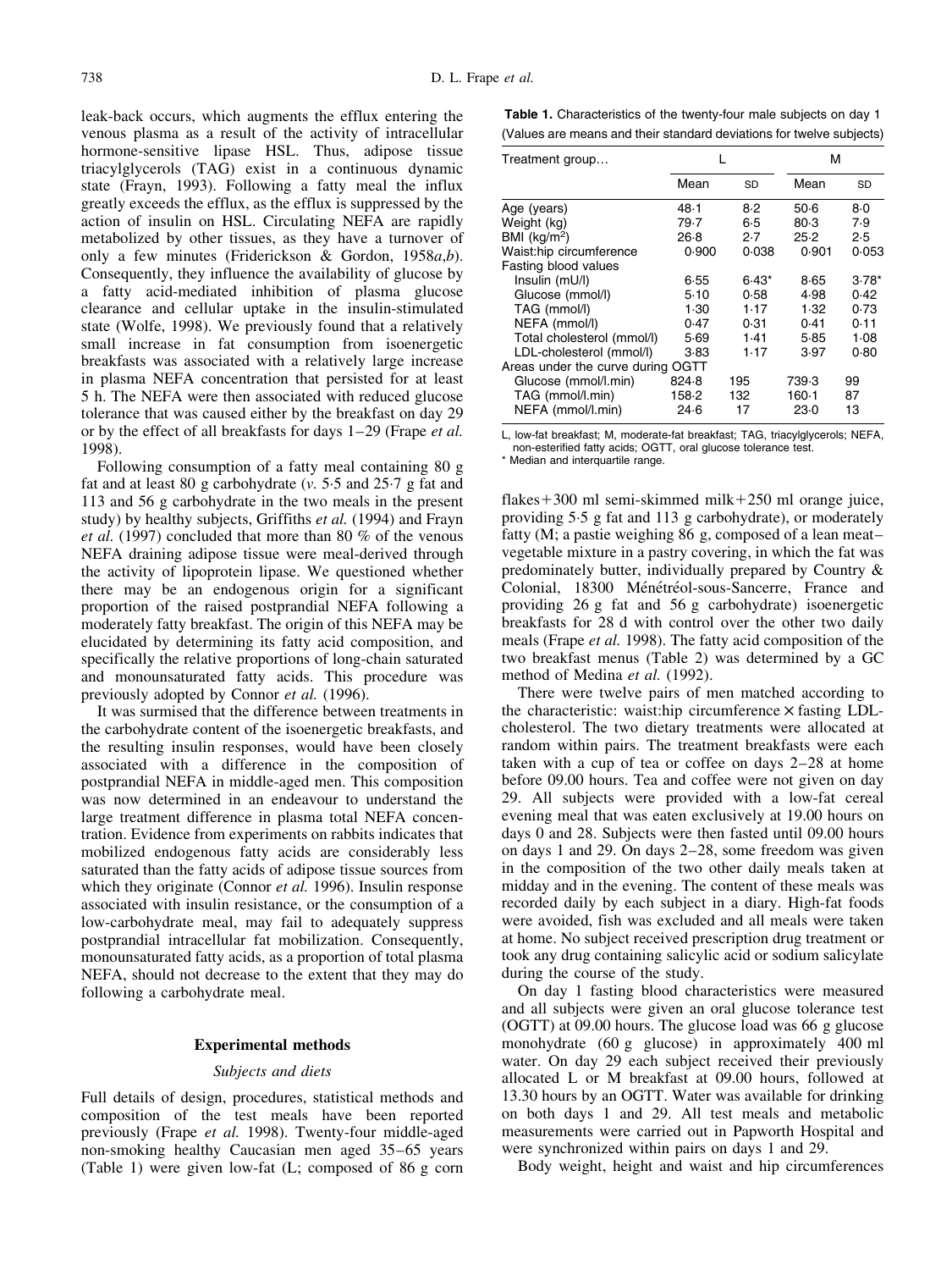<span id="page-2-0"></span>**Table 2.** Fatty acid compositions ( $\mu$ g/100  $\mu$ g total fatty acids) of the breakfast meals and the fasting plasma triacylglycerols (TAG) and non-esterified fatty acids (NEFA) for healthy middle-aged men on day 29 of the study\*†

(Plasma values are means with their standard errors for twelve subjects)

|      |           |      |          |      | TAG   |      |                   |      | <b>NEFA</b> |      |
|------|-----------|------|----------|------|-------|------|-------------------|------|-------------|------|
|      |           | Meal |          |      | М     |      |                   |      | М           |      |
|      |           | м    | Mean SEM |      |       |      | Mean SEM Mean SEM |      | Mean        | SEM  |
| 14:0 | 8.7       | 9.1  | 2.0      | 0.23 | 2.3   | 0.21 | $3-0$             | 0.29 | 2.7         | 0.24 |
| 16:0 | 24.4 25.1 |      | $30-6$   | 0.82 | 28.6  | 1.01 | 32.7              | 1.09 | 30.9        | 0.88 |
| 16:1 | 2.3       | 3.1  | 3.2      | 0.27 | $3-8$ | 0.38 | 2.4               | 0.20 | $3-4$       | 0.48 |
| 17:0 | 0         | 1.3  | 0.4      | 0.10 | 0.4   | 0.08 | 0.8               | 0.09 | 0.8         | 0.06 |
| 18:0 | 9.6       | 12.2 | $5-1$    | 0.58 | 6.1   | 1.12 | 16.5              | 1.09 | $16-0$      | 1.01 |
| 18:1 | 29.6      | 29.3 | 42.8     | 1.56 | 42.2  | 1.93 | 31.9              | 1.50 | 33.4        | 1.52 |
| 18:2 | 12.2      | 5.3  | 14.7     | 1.26 | 15.2  | 1.39 | 12.1              | 1.12 | 12.2        | 1.05 |
| 20:4 | 0         | 0.3  | 0.7      | 0.11 | 0.9   | 0.18 | 0.5               | 0.16 | 0.4         | 0.09 |
| 22:6 | O         | 0.1  | 0.4      | 0.09 | 0.4   | 0.04 | 0.1               | 0.04 | 0.1         | 0.05 |

L, low-fat breakfast; M, moderate-fat breakfast.

\* For details of subjects and procedures, se[e Table 1 a](#page-1-0)nd p. 738.

 $\dagger$  There were no significant differences between treatments for any fatty acid:  $P > 0.05$ .

(measured at the levels of the umbilicus and the greater trochanter of the femur respectively) were recorded in fasting subjects by the same nurse at the same time of day during the medical examination on days 1 and 29. Waist:hip circumference varied from 0.80 to 1.05. Comparisons between treatments were made over the entire response period, but particularly 12.00 hours on day 29, at which time it was previously found (Frape *et al.*) 1998) that total plasma NEFA values differed between treatments to the greatest extent. The null hypothesis was that the fatty acid profile of the NEFA would be the same for the two treatments, as the dietary fats had a similar fatty acid composition (Table 2). Blood was sampled repeatedly following both the OGTT and meals. The procedures for the withdrawal and preparation of blood samples, and the measurement of total NEFA content of the samples have been described previously by Frape et al. (1997).

# Analytical procedure

The plasma samples for the fatty acid analyses were held at  $-70^{\circ}$ C before analysis. The fatty acid composition ( $\mu$ g/ 100  $\mu$ g) of the NEFA and fasting TAG samples was determined by GC after preparative TLC (one subject per plate) of the plasma lipids extracted by a modification of the procedure of Bligh & Dyer (1959). All reagents were analytical grade; in addition, chloroform and diethyl ether were further purified by redistillation. Water was glass distilled. Analytical processing was carried out in Decon 90 (BDH, Poole, Dorset, UK)-cleaned chloroform-rinsed glass tubes. TLC plates were cleaned by pre-elution with solvent mixture of the composition to be used for chromatography, then air-dried at room temperature before application of samples. Plasma (200  $\mu$ l) was added to 4 ml saline (0.9 %) NaCl, w/v), which was then acidified (using a few drops of 1 M-HCl) to pH  $4.0-4.5$ . Methanol (10 ml) and chloroform (5 ml) were added, and the mixture was mixed thoroughly. A further 5 ml saline and 5 ml chloroform were then added, vortexed and centrifuged (1500 rpm,  $4^{\circ}$ C, 10 min).

The upper aqueous layer was removed by aspiration and the lower chloroform layer containing the lipids was collected and evaporated to dryness under a gentle stream of  $O_2$ -free  $N<sub>2</sub>$ . The dry sample was redissolved in a small volume of chloroform (approximately 100  $\mu$ I) for TLC using Whatman TLC plates  $(20 \text{ cm} \times 20 \text{ cm} \times 1000 \text{ }\mu\text{m})$ , Type code PK6F silica gel 60A°; Whatman International Ltd., Maidstone, Kent, UK). The plates were developed in hexane-chloroform-diethyl ether-glacial acetic acid  $(120:15:15:1.5, \text{ by vol.})$  The NEFA and TAG bands  $(R_f)$ values of 0.28 and 0.45 respectively) were identified in u.v. light and scraped into glass tubes. The samples were extracted with chloroform, evaporated under Ar and stored at  $-70^{\circ}$ C in screw-capped vials. The TAG were hydrolysed overnight under  $N_2$  in the dark at room temperature, using 3 ml of a solution containing 1 g KOH, 10 ml diethyl ether, 10 ml methanol, 2 ml water. Water (1 ml) was added and the samples were acidified with 3 M-HCl and extracted twice with 3 ml diethyl ether. The diethyl ether extracts were washed with water, and evaporated under a stream of  $N_2$ . The samples were redissolved in 2 ml dichloromethane and transferred to screw-capped vials, in which they were stored under Ar at  $-70^{\circ}$ C. Before derivatization the samples were evaporated to dryness under a gentle stream of  $N<sub>2</sub>$ . A few drops of methanol were then added to both the NEFA and the TAG hydrolysate samples, followed by 1 ml freshly prepared diazomethane (solution in diethyl ether) to convert the fatty acids to their methyl esters. After 10 min the excess diazomethane was evaporated under a gentle stream of  $N<sub>2</sub>$  and the fatty acid methyl esters redissolved in hexane and stored at  $-20^{\circ}$ C under Ar before GC analysis. GC was carried using a Vega 6130 gas chromatograph (Carlo Erba Instruments, Milan, Italy), with a 30 m DB-1 fused silica capillary column (i.d. 0.32 mm and film thickness 0.1 µm; J&W Scientific, Folsom, CA, USA). The temperature was programmed to increase from 50 to 120 $\rm{°C}$  at 10 $\rm{°C/min}$ , from 120 to 200 $\rm{°C}$  at 4 $\rm{°C/min}$ , from 200 to 280 $\degree$ C at 3 $\degree$ C/min, and then at 280 $\degree$ C for 10 min. H<sub>2</sub> carrier gas was used at an inlet pressure of 80 kPa. A 2  $\mu$ l portion of each sample was injected using an AS800 autosampler (Carlo Erba Instruments) via a split-splitless injector operated in the splitless mode. Detection was by a flame-ionization detector, and the output recorded using a DP800 integrator (Carlo Erba Instruments). The injector and detector temperatures were  $270$  and  $280^{\circ}$ C respectively.

Identification of peaks was achieved by GC retention times with reference to authentic standards, and by  $GC-$ MS. The retention times, areas and peak heights of the predominant fatty acid peaks were recorded. Each peak was expressed both as a percentage  $(\mu g/100 \mu g)$  of the total area and height of all the predominant and identified peaks, and in  $\mu$ g/l plasma, for two blood sampling times on day 1 and five sampling times on day 29.

# Statistical analysis

Responses for all repeated measurement variables were summarized at individual subject level. Variables not normally distributed were log<sub>e</sub>-transformed towards normality. The responses from fasting of total saturated and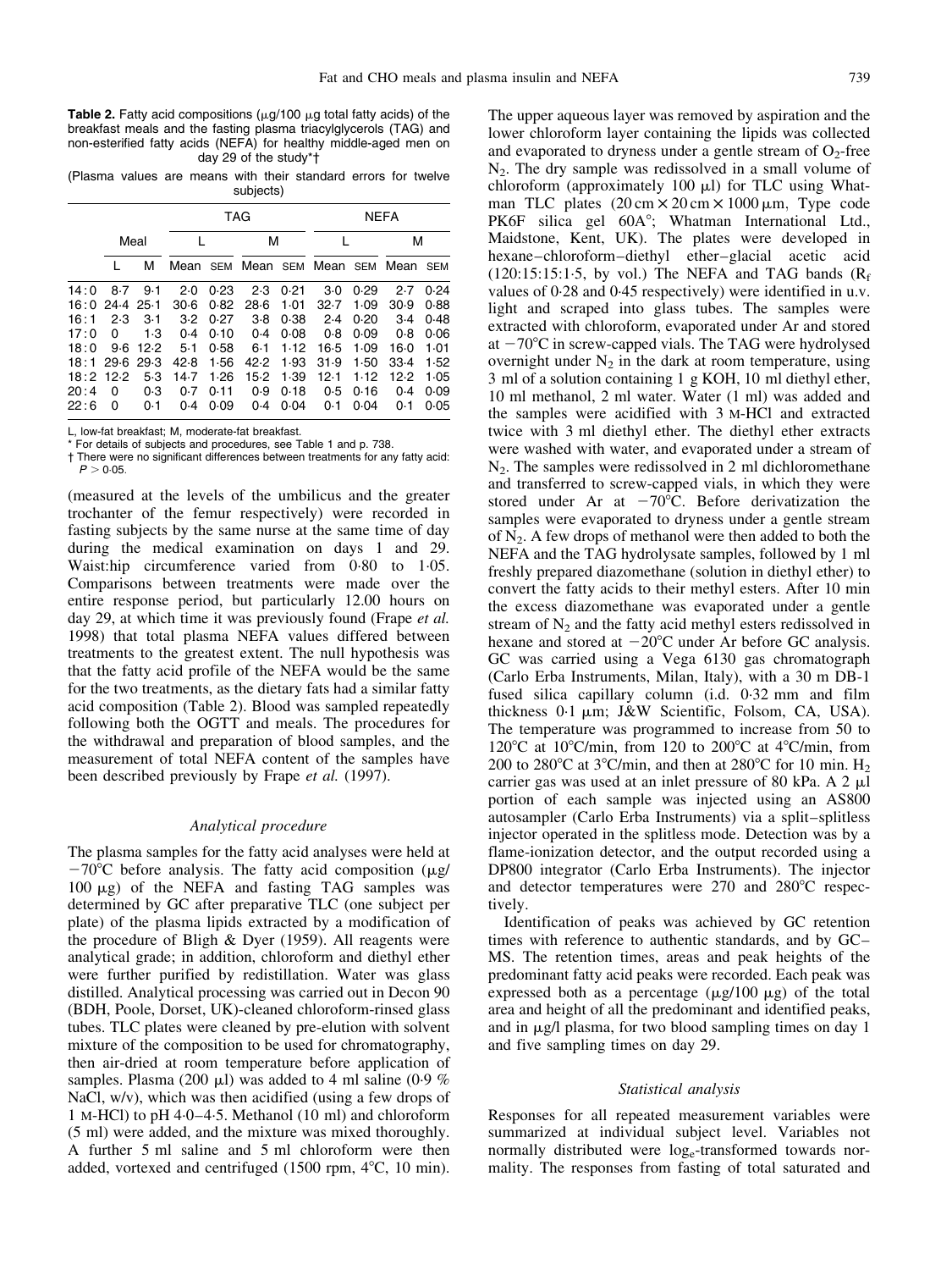<span id="page-3-0"></span>monounsaturated acids, and  $16:0/18:1$ , were analysed separately by ANOVA. Time means for individual fatty acids were compared by t test, where ANOVA indicated a significant treatment effect. Areas under the curve (AUC) and incremental areas from the baseline were calculated by applying the trapezium rule to time points (Altman, 1991). Statistical significance was accepted at  $P < 0.05$ . Standard errors of the mean indicate the variation within treatment. The Pearson correlation coefficient was employed to assess associations. All comparisons were carried out with SPSS for Windows version 9.0 (SPSS Inc., Chicago, IL, USA) and, where appropriate, by Microsoft Excel 97 for Windows software (Microsoft Corporation, Seattle, WA, USA).

#### Ethical considerations

The protocol for the experiment was approved by the Huntingdon Area Medical Ethics Committee, and all subjects gave informed written consent to participate. The investigations were carried out in accordance with the principles of the Declaration of Helsinki.

#### **Results**

# Fatty acid comparisons

We compared long-chain saturated  $(C_{14}, C_{16}, C_{17}$  and  $C_{18}$ ) and monounsaturated  $(C_{16}$  and  $C_{18}$ ) fatty acids, constituting 89.9 % of the total measured fatty acids of plasma NEFA during the OGTT and during the postprandial period following breakfast. All plasma values given in tables and figures represent the means of twelve subjects. The fatty acid compositions of the two breakfast meals given at 09.00 hours on days  $1-29$  were very similar, and are shown in [Table 2.](#page-2-0) Neither the fatty acid composition of the fasting plasma NEFA nor that of the fasting plasma TAG measured either as  $\mu$ g/100  $\mu$ g total fatty acids or as  $\mu$ g/l plasma, differed significantly between treatments on day 29 [\(Table](#page-2-0)  $2$ ;  $\mu$ g/l plasma values are not shown).

We have demonstrated previously (Frape et al. 1998) that the difference between treatments L and M on day 29 with regard to total NEFA content of plasma reached a maximum at 12.00 hours, 3 h following the meal. Furthermore, over the period  $09.00-13.20$  hours, the NEFA AUC with treatment L was only 59 % of that with treatment M. In the present study, long-chain saturated fatty acids were examined separately from monounsaturated fatty acids. ANOVA indicated significant treatment differences over the postprandial period following breakfast on day 29 for total saturated  $(P = 0.027)$  and total monounsaturated ( $P = 0.0026$ ) fatty acids expressed as  $\mu$ g/ 100  $\mu$ g NEFA. The responses at 10.00 hours did not differ significantly from those at 12.00 hours. The values for individual fatty acids at 12.00 hours are given in Fig. 1.

The insulin responses during the OGTT on days 1 and 29 were considerable with both treatments (see p. 741) and so differences were not expected in the associated responses of any fatty acid to the OGTT over 120 min. This was the case and so the values for the two treatments and for days 1 and 29 were combined [\(Table 3\). T](#page-4-0)he proportion of the saturated fatty acids increased and that of monounsaturated fatty acids decreased following the oral glucose dose  $(P < 0.002)$ . This response was in accordance with that observed 1 h after consumption of the breakfast meal for both treatments [\(Table 4;](#page-4-0) [Fig. 2 fo](#page-5-0)r monounsaturated fatty acids). Saturated fatty acids gave a fractional response which was approximately  $1-x$  (data not shown) of the monounsaturated fatty acid response (x). At 1 h after the meal the fatty acid composition of the NEFA for the two treatments, L and M, diverged. At 12.00 hours, 3 h after the treatment L meal, the proportions of 16:0 and 17:0 were greater  $(P = 0.026$  and 0.0055 respectively) and that of 18:1 was lower ( $P =$  $0.0027$ ) than those for treatment M (Fig. 1).



Fig. 1. Non-esterified fatty acid (NEFA) composition of plasma ( $\mu$ g/ 100 µg total NEFA) in healthy middle-aged men at 12.00 hours, 3 h after consumption of either a low-fat  $(L; \Box)$  or moderate-fat  $(M; \mathbb{Z})$  breakfast meal on day 29. For details of the breakfast meals and procedures, see [Table 2 a](#page-2-0)nd p. 738. Values are means with their standard errors represented by vertical bars for twelve subjects. Mean values were significantly different between treatments:  $*P < 0.05$ ,  $*P < 0.01$ .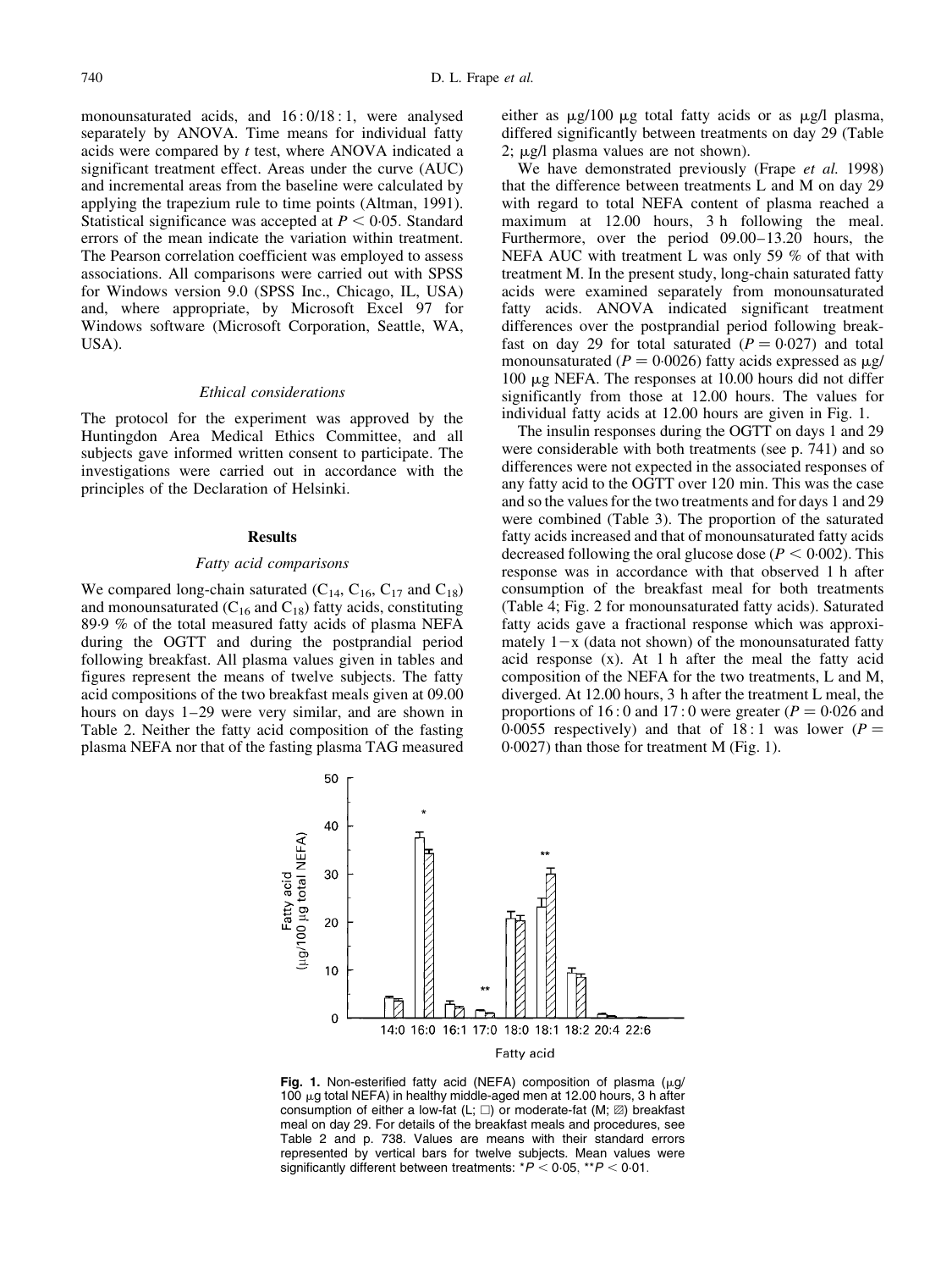<span id="page-4-0"></span>Table 3. Plasma non-esterified fatty acids  $(\mu q/100 \mu q)$  total non-esterified fatty acids) in healthy middleaged men before and 120 min after a 60 g oral glucose dose\*

(Values are means with their standard errors for twenty-four subjects)

|            | Pre-doset |            | Post-doset |            | Statistical significance of |  |
|------------|-----------|------------|------------|------------|-----------------------------|--|
| Fatty acid | Mean      | <b>SEM</b> | Mean       | <b>SEM</b> | difference between means: P |  |
| 14:0       | 3.27      | 0.17       | 4.46       | 0.34       | $<$ 0.0001                  |  |
| 16:0       | 32.16     | 0.53       | 35.40      | 0.85       | $<$ 0.0001                  |  |
| 16:1       | 2.63      | 0.23       | 2.16       | 0.16       | 0.002                       |  |
| 17:0       | 0.76      | 0.07       | 1.20       | 0.13       | 0.0002                      |  |
| 18:0       | 14.82     | 0.79       | 20.03      | 0.90       | $<$ 0.0001                  |  |
| 18:1       | 33.49     | 1.03       | 25.04      | 1.04       | $<$ 0.0001                  |  |
| 18:2       | 12.27     | 0.83       | 10.82      | 0.98       | 0.054                       |  |
| 20:4       | 0.35      | 0.05       | 0.67       | 0.18       | 0.04                        |  |

\* For details of procedures, see p. 738.

² Values are pooled from both treatment groups and from days 1 and 29 as individual values did not differ significantly.

#### Insulin response

Before treatment allocation there was no significant difference in the plasma insulin response to an oral glucose dose on day 1. However, there were significant differences between treatments in the plasma insulin response to the breakfast (incremental  $log_e AUC$ ,  $P = 0.051$ ) and to the oral glucose dose (log<sub>e</sub> AUC,  $P = 0.038$ ) on day 29. On day 29, comparisons between treatments at 10.00  $(P = 0.014)$ , 14.30  $(P = 0.062)$  and 15.00  $(P = 0.024)$ hours indicated differences in insulin response  $(\log_e mU/l)$ [\(Fig. 3\).](#page-6-0)

# 16 : 0/18 : 1 response

From fasting to 13.30 hours on day 29, the 16 : 0/18 : 1 plasma values indicated a difference in response between treatments  $(P < 0.01)$ . From fasting to 3 h after the breakfast, this ratio increased from  $1.06$  (SE 0 $0.084$ ) to 1.78 (SE 0.214) for treatment L (a  $67\%$  increase), but it increased by only 23 % from 0.95 (SE 0.064) to 1.17 (SE 0´068) for treatment [M \(Fig. 4\). A](#page-6-0)dipose tissue fat has been reported to have a mean  $16:0/18:1$  of 0.49 (range 0.46– 0.56; Heffernan, 1963; Brook, 1971; Kokatnur et al. 1979; Pittet et al. 1979; Malcom et al. 1989), compared with the corresponding values for the fat in meals of 0´83 for L and 0.86 for M. The plasma ratio for treatment M was closer to

that for adipose tissue fat and less than that for treatment L at 12.00 hours  $(P = 0.012)$ . At 13.30 hours serum insulin had returned to fasting concentrations, at which time the saturated and monounsaturated fatty acid profiles were very similar between treatments. The subsequent increases in  $16: 0/18:0$  during the OGTT were from  $1:00$  (SE 0 $\cdot$ 037) to  $1.62$  (SE 0 $.175$ ) for treatment L and from  $1.03$  (SE 0 $.046$ ) to  $1.66$  (SE  $0.151$ ) for treatment M. These increases were similar to those for treatment L after the breakfast [\(Fig. 4\).](#page-6-0)

# Associations between 16 : 0 and insulin and between 16 : 0 and waist:hip circumference

16 : 0 represented a major fraction of the NEFA, especially during the insulin response to digestible carbohydrate. It was expected that its concentration  $(\mu g/100 \mu g)$  total NEFA) would be negatively correlated, especially within treatment M, to insulin AUC response after the breakfast meal. 16 : 0 was correlated with the contemporary plasma  $log_e$  insulin AUC ( $r - 0.47$ ,  $P = 0.02$ ) at 11.00 hours on day 1, before treatment allocation, during the OGTT. At 12.00 hours on day 29, following the meal, the correlation of plasma  $16:0$  with the contemporary  $log_e$  insulin AUC was stronger within treatment M  $(r - 0.91, P = 0.0001)$ than within treatment L  $(r -0.52, P = 0.08)$ . For times 10.00 and 12.00 hours combined, the corresponding values

Table 4. Plasma non-esterified fatty acids  $(\mu g/100 \mu g)$  total non-esterified fatty acids) in healthy middle-aged men immediately before (09.00 hours) and 1 h after (10.00 hours) consumption of a low-fat (L) or moderate-fat (M) breakfast meal on day 29<sup>\*</sup>

| (Values are means with their standard errors for twelve subjects) |  |  |
|-------------------------------------------------------------------|--|--|
|-------------------------------------------------------------------|--|--|

| of difference between<br>09.00 hours<br>10.00 hours<br>09.00 hours<br>10.00 hours<br>means: $P=$ |                                      |
|--------------------------------------------------------------------------------------------------|--------------------------------------|
|                                                                                                  | of difference between<br>means: $P=$ |
| Mean<br>Mean<br>Mean<br>Mean<br><b>SEM</b><br><b>SEM</b><br><b>SEM</b><br><b>SEM</b>             |                                      |
| 14:0<br>0.29<br>2.69<br>0.27<br>2.97<br>0.34<br>0.008<br>0.24<br>3.60<br>4.14                    | 0.003                                |
| 16:0<br>30.93<br>32.69<br>1.09<br>36.23<br>0.013<br>0.88<br>33.59<br>0.94<br>1.61                | 0.018                                |
| 16:1<br>2.43<br>0.20<br>1.94<br>0.18<br>3.40<br>0.48<br>2.37<br>0.24<br>0.040                    | 0.007                                |
| 17:0<br>0.84<br>0.09<br>1.11<br>0.130<br>0.81<br>1.05<br>0.09<br>0.20<br>0.06                    | 0.010                                |
| 18:0<br>16.52<br>1.09<br>1.36<br>19.28<br>1.31<br>21.21<br>0.0003<br>16.01<br>1.01               | 0.058                                |
| 18:1<br>l -50<br>1.82<br>31.89<br>24.76<br>33.4<br>1.52<br>1.50<br>0.0003<br>29.17               | 0.022                                |
| 18:2<br>1.12<br>12.10<br>9.84<br>1.47<br>0.027<br>12.21<br>1.05<br>10.02<br>0.80                 | 0.017                                |
| 20:4<br>0.16<br>0.48<br>0.61<br>0.320<br>0.43<br>0.09<br>0.66<br>0.13<br>0.14                    | 0.120                                |

\* For details of breakfast meals and procedures, se[e Table 2 a](#page-2-0)nd p. 738.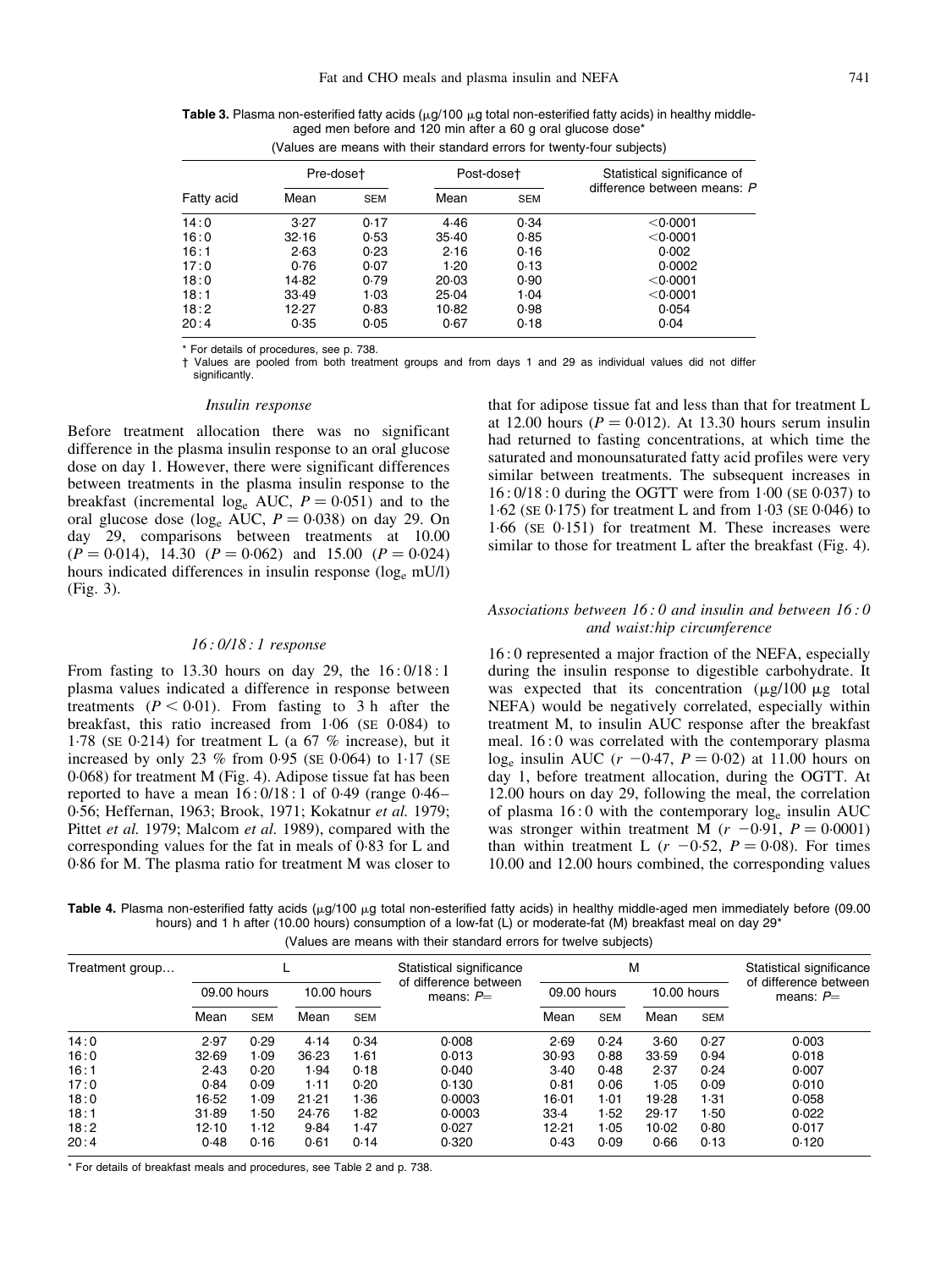<span id="page-5-0"></span>

Fig. 2. Monounsaturated  $(16 : 1 + 18 : 1)$  non-esterified fatty acid (NEFA) composition of plasma ( $\mu$ g/100  $\mu$ g total NEFA) in healthy middle-aged men before (day 1; a) and after (day 29; b) consuming a low-fat (L; O) or moderate-fat  $(M; \bullet)$  breakfast meal for 28 d. Fasting fatty acid compositions are shown at 09.00 hours on both days. An oral glucose dose was given at 09´00 hours on day 1 and at 13.30 hours on day 29. The breakfast meal was consumed at 09.00 hours on day 29. For details of the breakfast meals and procedures, se[e Table 2 a](#page-2-0)nd p. 738. Values are means with their standard errors represented by vertical bars for twelve subjects. The change in plasma monounsaturated fatty acid compositions from fasting to 13.30 hours on day 29 was significantly different between treatments  $(P = 0.0026)$ . Mean values were significantly different between treatments within times: \* $P < 0.05$ . Saturated fatty acids  $(C_{14} + C_{16} + C_{17} + C_{18})$  gave a fractional response which was approximately  $1-x$  (data not shown) of the monounsaturated fatty acids response (x). OGTT, oral glucose tolerance test.

were  $r \text{ } -0.79$ ,  $P = 0.002$  and  $r \text{ } -0.57$ ,  $P = 0.051$  for treatments M and L respectively.

Intra-abdominal fat is subject to a high flux (Arner, 1995). A high waist:hip circumference should therefore be associated with a relatively higher proportion of 18 : 1 and a lower proportion of  $16:0 \ (\mu g/100 \ \mu g \)$  plasma total NEFA), especially when plasma insulin is at post-absorptive concentrations (Arner, 1995). Indeed, we found that fasting 16 : 0 on day 1 was correlated with waist:hip circumference on day 1,  $r -0.63$ ,  $P = 0.0009$  (principally an effect of differences in waist measurement;  $r -0.57$ ,  $P = 0.003$ ), whereas the corresponding values for  $18:1$  were r 0.43,  $P = 0.04$ .

## Discussion

The saturated and monounsaturated fatty acid composition of NEFA is the result of: (1) different individual mobilization rates of fatty acids by HSL (Connor et al. 1996); (2) the composition and extent of leak-back of fatty acids from lipoprotein lipase activity (Fielding & Frayn, 1998); (3) differential clearance rates, (not differentiated in our data). Nevertheless, our two diets had very similar fatty acid compositions, and plasma TAG concentrations, of low chylomicron content, did not differ significantly between treatments throughout day 29 (Frape et al.1998). Leak-back composition should not have been very different between treatments, and the composition of fasting plasma TAG and

NEFA, and the fasting insulin were all very similar between treatments [\(Table 2](#page-2-0) and [Fig. 3\).](#page-6-0) Turn-over rates of isotopically-labelled 16 : 0 and 18 : 1 were found to be similar (Friderickson & Gordon 1958 $a,b$ ), as were the rates of  ${}^{13}CO_2$  recovery in breath of absorbed labelled 16:0 and 18 : 1 (Jones *et al.* 1999). Thus, disposal rates of these two predominant circulating fatty acids are similar. Although an influence in our data from leak-back and clearance cannot be excluded, a large difference in the tendency of individual fatty acids to be mobilized has been reported (see p. 742).

### Mobilization of tissue fatty acids

HSL activity is inhibited in healthy young subjects when plasma insulin concentration exceeds  $13-16$  mU/l (Frayn  $et$  al. 1997). Nevertheless, there is a dose-response relationship between serum insulin concentration and the postprandial appearance of plasma fatty acids, a relationship that is more pronounced in middle-aged and obese subjects. A small increment in plasma insulin concentration caused a marked suppression of palmitate (16 : 0) flux in lean women, but the flux remained substantial in obese women despite greater plasma insulin concentrations (Jensen et al. 1989). Moreover, the rate of lipolysis of stored fat and the rate of appearance of plasma fatty acids depend on the plasma glucose and insulin concentrations, but the relationship between insulin sensitivity and plasma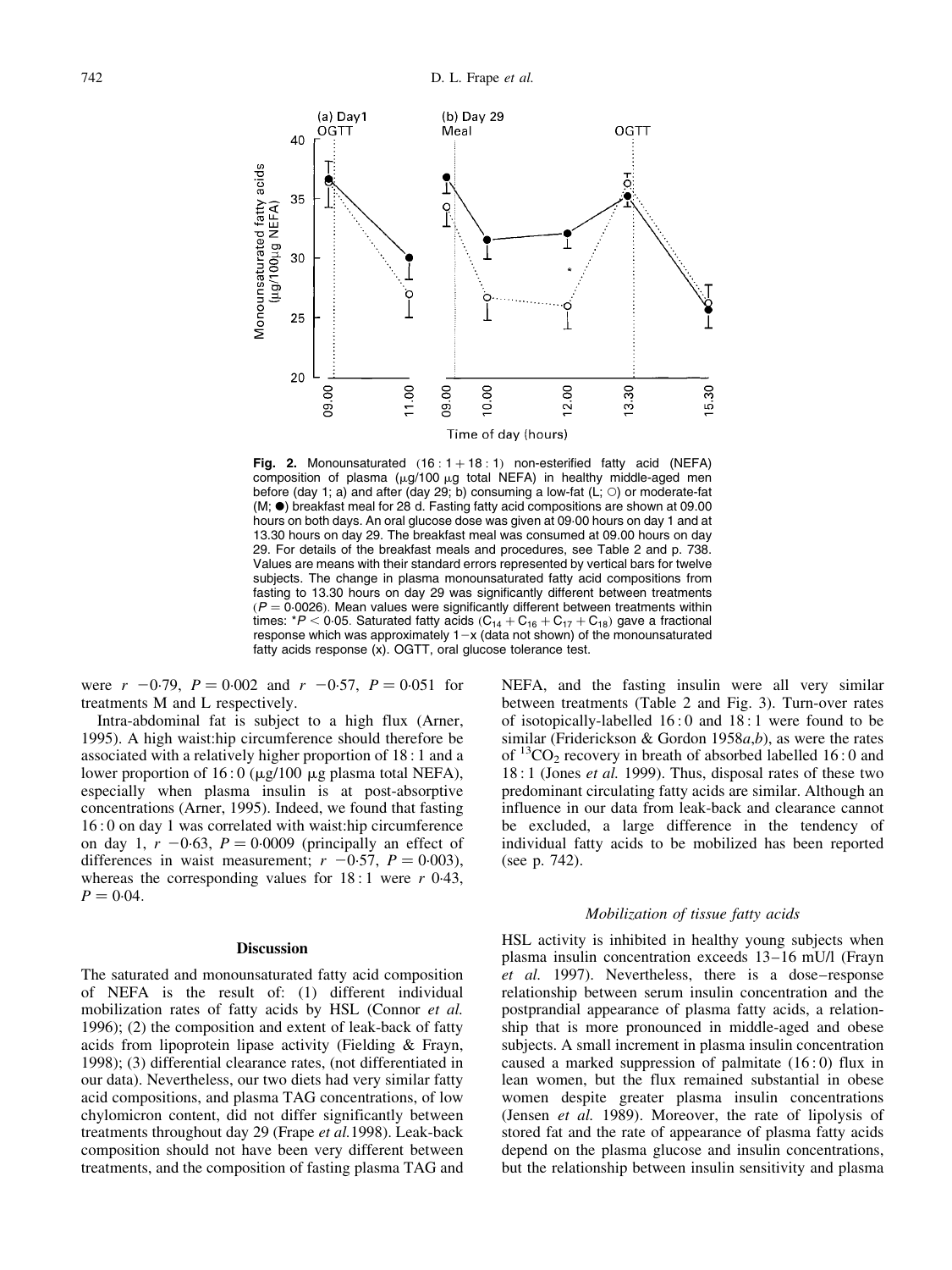<span id="page-6-0"></span>

Fig. 3. Plasma insulin concentration (mU/l) in healthy middle-aged men before (day 1; a) and after (day 29; b) consuming a low-fat  $(L; \circ)$  or moderate-fat (M;  $\bullet$ ) breakfast meal for 28 d. Fasting insulin levels are shown at 09.00 hours on both days. An oral glucose dose was given at 09.00 hours on day 1 and at 13.30 hours on day 29. The breakfast meal was consumed at 09.00 hours on day 29. For details of the breakfast meals and procedures, se[e Table 2 a](#page-2-0)nd p. 738. Values are means with their standard errors represented by vertical bars for twelve subjects. ANOVA of loge transformed values showed significant differences between treatments on day 29 from 09.00 to 13.30 hours and from 13.30 to 15.30 hours ( $P =$ 0.05). Mean values were significantly different between treatments within times:  $*P < 0.05$ . OGTT, oral glucose tolerance test.



Fig. 4. Plasma non-esterified fatty acid ratios,  $16:0/18:0(\mu g/\mu g)$ , in healthy middle-aged men before (day 1; a) and after (day 29; b) consuming a low-fat (L;  $\circ$ ) or moderate-fat (M;  $\bullet$ ) breakfast meal for 28 d. Fasting ratios are shown at 09.00 hours on both days. An oral glucose dose was given at 09.00 hours on day 1 and at 13.30 hours on day 29. The breakfast meal was consumed at 09.00 hours on day 29. For details of the breakfast meals and procedures, se[e Table 2 a](#page-2-0)nd p. 738. Values are means with their standard errors represented by vertical bars for twelve subjects. ANOVA showed significant differences between treatments on day 29 from 09.00 to 13.30 hours  $(P < 0.01)$ . Mean values were significantly different between treatments within times:  $*P < 0.05$ . OGTT, oral glucose tolerance test.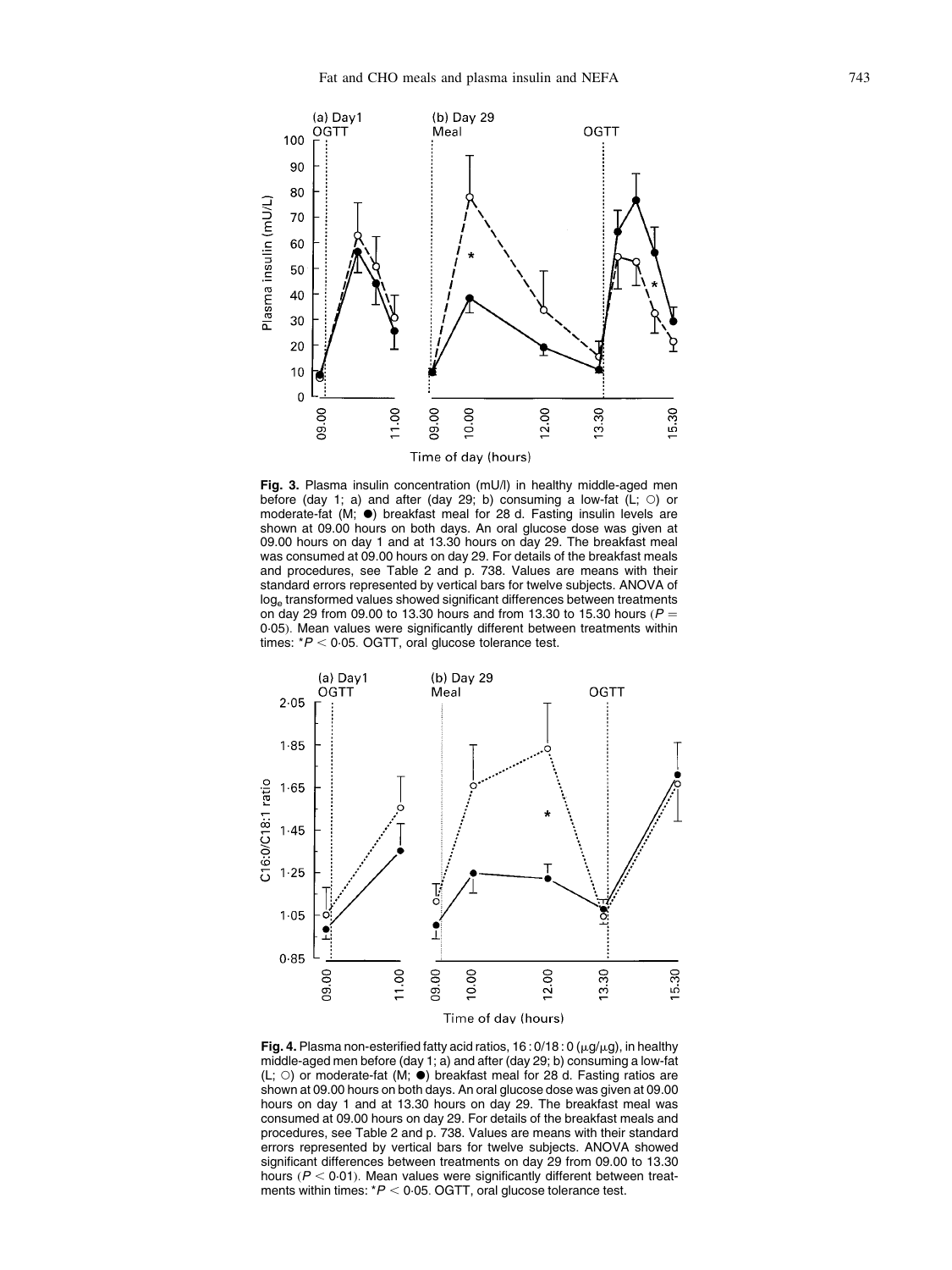NEFA concentration is more pronounced during the postprandial period than during fasting (Ferrannini et al. 1997). At plasma glucose and insulin concentrations of  $7.2$  mmol/l and  $20-25$  mU/l respectively, both lipolysis and the rate of appearance of plasma fatty acids were suppressed. However, when plasma glucose and insulin were held at 10.5 mmol/l and 40 mU/l respectively, the rate of appearance of plasma fatty acids was further suppressed (Wolfe & Peters, 1987). Thus, postprandial intracellular fat mobilization rate depends on plasma insulin concentration and is suppressed to a lesser extent in obese and older subjects than in lean and younger subjects.

During the first 90 min of the OGTT the serum insulin exceeded 35 mU/l with both treatment groups on days 1 and 29. This response was associated, proportionately and between treatments, with similar increases in saturated fatty acids and decreases in monounsaturated fatty acids in the NEFA ( $P < 0.002$ ). However, following consumption of the breakfast meals, the insulin response was elevated in both treatment groups, but was significantly higher for treatment L  $(P = 0.05)$ . Over this meal period the fatty acids 16 : 0 and 18 : 1 contributed over 60  $\mu$ g/100  $\mu$ g total measured plasma NEFA. 18:1 was significantly higher  $(P < 0.01)$ , whereas 16:0 was significantly lower  $(P < 0.05)$  for treatment M than treatment [L \(Fig. 1\).](#page-3-0)

The mobilization of fatty acids by HSL in adipose tissue of laboratory animals is positively correlated with unsaturation (Raclot & Groscolas, 1993; Connor et al. 1996). This observation is consistent with our evidence that a meal of carbohydrate should be closely associated with a decrease in the relative proportions of monounsaturated fatty acids and an increase in the relative proportions of saturated fatty acids in total NEFA.

As the proportions of saturated fatty acids relative to monounsaturated fatty acids in the NEFA differed between treatments following breakfast at 12.00 hours but not in the fasting plasma, an explanation was sought. Circulating 17:0 fatty acid was measured, as oddnumbered -C fatty acids are not synthesized endogenously and must be of dietary origin. Indeed, it has been proposed that 17 : 0 in subcutaneous adipose tissue (Wolk et al. 1998) and  $15:0$  in serum (Smedman et al. 1999) might be valid biological markers of long-term milk-fat intake. 17 : 0 was not detectable either in the evening meal for both treatment groups on day 28 or in the breakfast for treatment L on day 29. By contrast, the proportion of 17 : 0 in the NEFA was greater for treatment L than for treatment M at 12.00 hours on day 29 ( $P = 0.0055$ ). This proportional response was consistent with that of other saturates, indicating suppression of intracellular fat mobilization. Consumption of  $17:0$  during days  $2-28$ was assessed blind from the individual food diaries. Dietary 17:0 was found to be positively correlated, within treatment, to plasma  $17:0$  ( $\mu$ g/100  $\mu$ g NEFA) when plasma insulin was at post-absorptive concentrations on day 29 ( $r$  0 $\cdot$ 46,  $P < 0.05$ ), indicating tissue storage as its source. These data support a conclusion that the raised total NEFA content of treatment M plasma 3 h after the meal was derived to a measurable extent from fatty acids mobilized in storage tissues.

### Associations amongst response characteristics

Arner (1995) observed that the rate of lipolysis by HSL is low in the subcutaneous femoral and gluteal regions, intermediate in the subcutaneous abdominal region and high in the visceral (omental) region, and Coon et al. (1992) found a correlation between waist:hip circumference and the rate of decline of plasma NEFA concentration during euglycaemic hyperinsulinaemic clamping. Byrne et al. (1998) reported that fasting insulin levels and waist:hip circumference predicted percentage NEFA suppression in men. The negative correlations in the present study between fasting 16:0 and waist:hip circumference  $(P = 0.0009)$ , and between 16:0 and contemporary log<sub>e</sub> insulin AUC ( $P = 0.0001$ ) are consistent with this evidence, but not proof of cause and effect. A raised proportion of NEFA as 16 : 0 may reflect a suppression of endogenous fat mobilization. The mobilization of omental fat is resistant to suppression by raised postprandial plasma insulin, especially in subjects with a high waist:hip circumference.

### Conclusions

The net outward flux of NEFA was greater, and its profile different, during the  $1-3$  h postprandial period for treatment M than for treatment L. This difference occurred at a time when plasma insulin concentration was lower for treatment M, but which greatly exceeded  $13-16$  mU/l in both groups. Thus, an adverse effect of a fatty meal on glucose tolerance and insulin function may be expressed by its failure to adequately inhibit intracellular fat mobilization.

It is concluded that a substantial rise in postprandial plasma insulin concentration is associated with a rise in the proportion of saturated fatty acids and a decrease in the proportion of monounsaturated fatty acids in plasma NEFA. This difference does not persist following a fatty meal amongst middle-aged men. It is proposed that the subjects who received a breakfast providing 26, rather than 5 g fat, especially those with an excessive waist:hip circumference, may have been less able to suppress postprandial intracellular fat mobilization. They appear to have expressed insulin resistance, notably by a strong negative correlation between the postprandial plasma concentrations of the NEFA 16:0 and insulin. Insulin resistance and an excessive waist:hip circumference appear to be associated with elevated postprandial plasma NEFA that is relatively rich in monounsaturated fatty acids. These observations are in accordance with recent conclusions from a cross-sectional survey by Han et al. (1999) that type 2 diabetes is strongly associated with a high waist:hip circumference. Further investigation is required to clearly differentiate between rates of mobilization and clearance of postprandial NEFA in subjects receiving isoenergetic fatty and carbohydrate meals.

# Acknowledgements

The authors would like to express their thanks to Dr B. W. Maitland and Dr A. N. Howard for support, to Mrs Judy West and Mr Christopher Marshall of Hinchingbrooke Hospital for technical assistance, to Ms Bridget K. Stein,